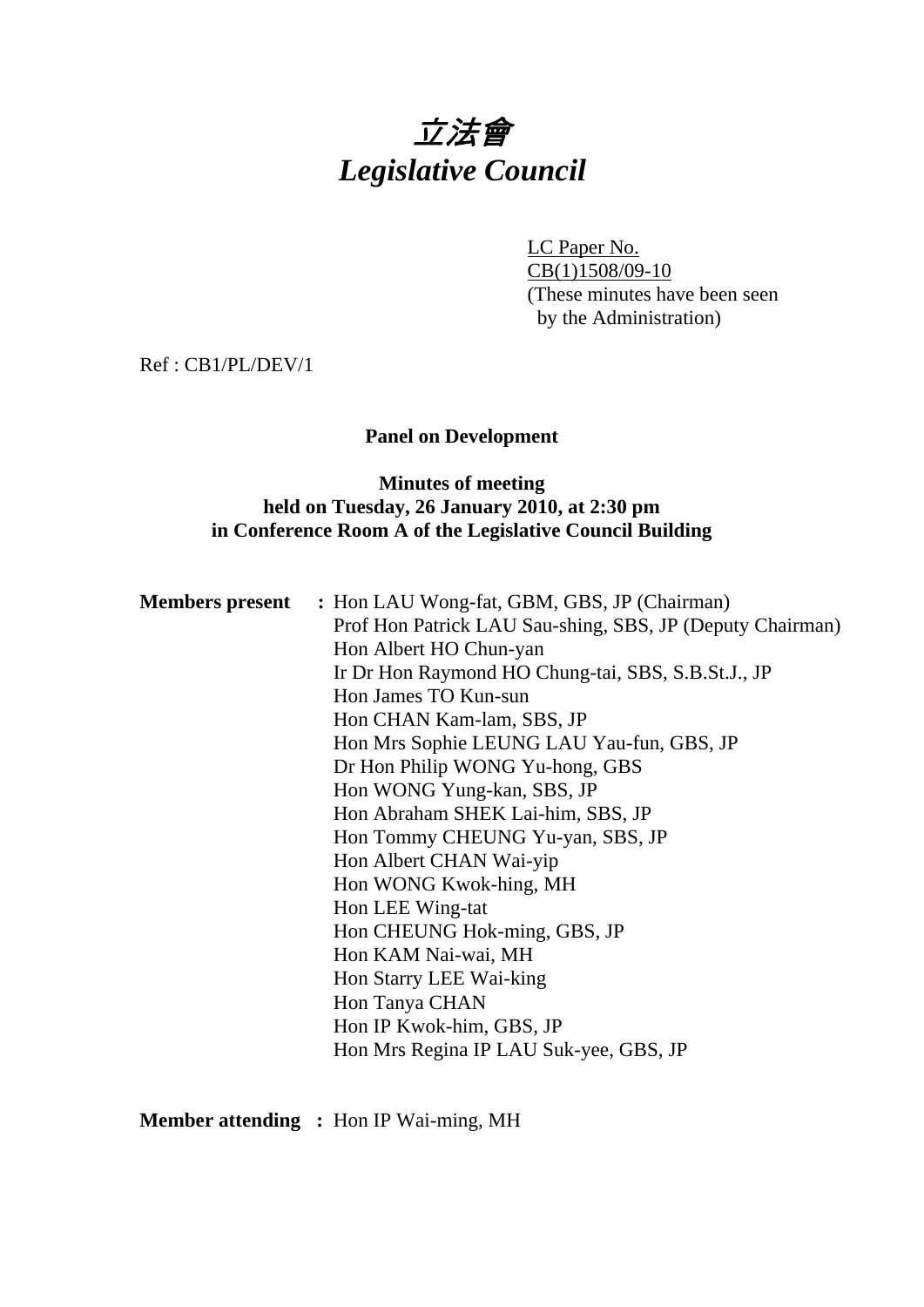| <b>Members absent</b>               | : Hon Timothy FOK Tsun-ting, GBS, JP<br>Hon Alan LEONG Kah-kit, SC<br>Hon Cyd HO Sau-lan<br>Dr Hon Priscilla LEUNG Mei-fun<br>Dr Hon Samson TAM Wai-ho, JP |
|-------------------------------------|------------------------------------------------------------------------------------------------------------------------------------------------------------|
| <b>Public officers</b><br>attending | : Agenda item IV                                                                                                                                           |
|                                     | Mrs Carrie LAM CHENG Yuet-ngor, JP<br><b>Secretary for Development</b>                                                                                     |
|                                     | Mr Thomas CHOW Tat-ming, JP<br>Permanent Secretary for Development<br>(Planning and Lands)                                                                 |
|                                     | Miss Diane WONG Shuk-han<br><b>Principal Assistant Secretary for Development</b><br>(Planning and Lands)1                                                  |
|                                     | Miss Annie TAM Kam-lan, JP<br>Director of Lands                                                                                                            |
|                                     | Mrs Ava NG TSE Suk-ying, JP<br>Director of Planning                                                                                                        |
|                                     | Mr AU Choi-kai, JP<br>Director of Buildings                                                                                                                |
|                                     | <b>Agenda item V</b>                                                                                                                                       |
|                                     | Mrs Carrie LAM CHENG Yuet-ngor, JP<br><b>Secretary for Development</b>                                                                                     |
|                                     | Mr Tommy YUEN Man-chung, JP<br>Deputy Secretary for Development<br>(Planning and Lands) 2                                                                  |
|                                     | Mr Paul PANG Tat-choi<br>Assistant Director of Buildings/Existing Buildings (1)                                                                            |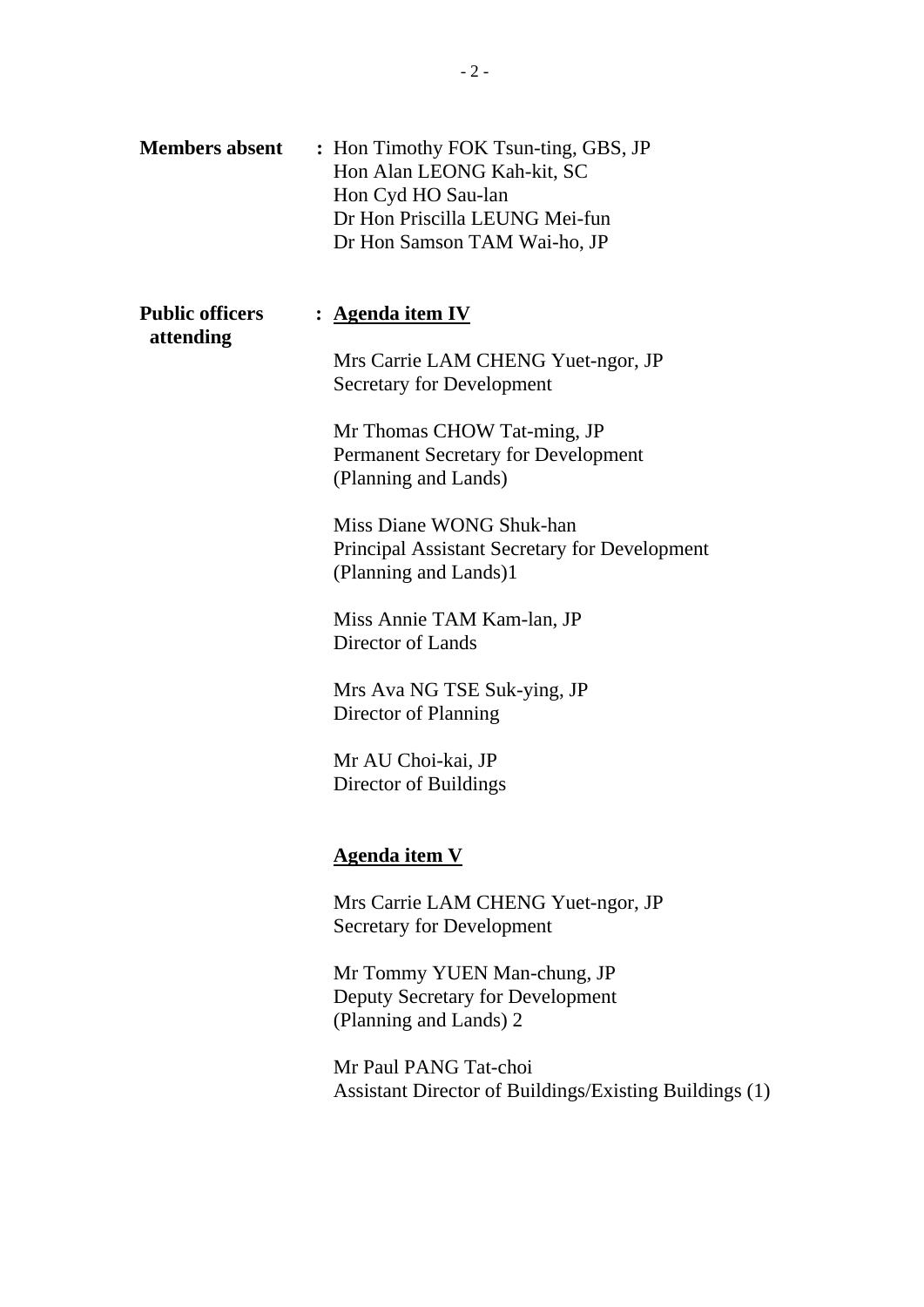**invitation** 

#### **Attendance by : Agenda item IV**

Mr Rocco S K YIM Executive Director Rocco Design Architects Limited

Mr Martin K H FUNG Senior Associate Rocco Design Architects Limited

Mr Wallace P H CHANG Associate Professor School of Architecture The Chinese University of Hong Kong

Mr Ronald S C LAI Senior Estate Surveyor LandElite Surveyors Limited

#### **Agenda item V**

Mr IP Kam-shing Director (Property Management) Hong Kong Housing Society

Ir Calvin LAM Che-leung Executive Director (Operation and Project Control) Urban Renewal Authority

**Clerk in attendance :** Mr WONG Siu-yee Chief Council Secretary (1)4

**Staff in attendance :** Mr Simon CHEUNG Senior Council Secretary (1)5

> Ms Christina SHIU Legislative Assistant (1)7

Action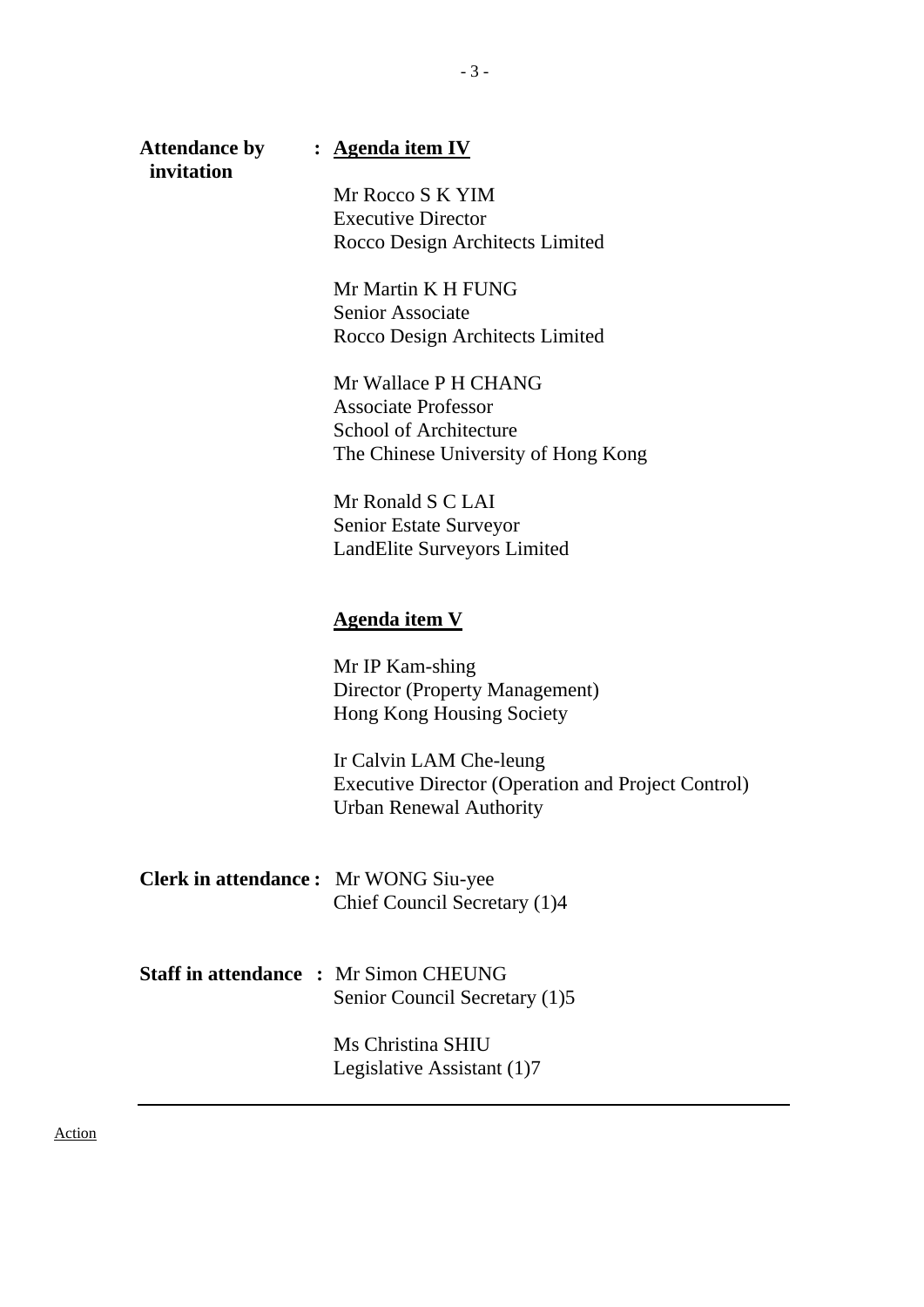## $Action$

| <b>Confirmation of minutes</b> |                                                      |
|--------------------------------|------------------------------------------------------|
| (LC Paper No. $CB(1)911/09-10$ | -- Minutes of meeting<br><sub>on</sub>               |
|                                | 27 October 2009                                      |
| LC Paper No. $CB(1)931/09-10$  | -- Minutes of special meeting on<br>8 December 2009) |

 The minutes of the meetings held on 27 October 2009 and 8 December 2009 were confirmed.

## **II Information papers issued since last meeting**

| $(LC$ Paper No. $CB(1)547/09-10(01)$ -- Administration's response | to                                       |
|-------------------------------------------------------------------|------------------------------------------|
|                                                                   | submission on compensation and           |
|                                                                   | rehousing<br>arrangements<br>for         |
|                                                                   | affected<br>by<br>tenants<br>land        |
|                                                                   | acquisition by the Urban Renewal         |
|                                                                   | Authority<br>and the<br>Lands            |
|                                                                   | Department (LC Paper<br>No.              |
|                                                                   | $CB(1)158/09-10(01))$                    |
| LC Papers No.                                                     | -- Submissions<br>$\alpha$<br>water      |
| $CB(1)548/09-10(01), (02), (03)$                                  | conservation, land use planning          |
| and $(04)$                                                        | and Government land sale                 |
| LC Paper No.                                                      | -- Administration's paper<br>on          |
| $CB(1)621/09-10(01)$                                              | 334WF - Expansion of Tai Po              |
|                                                                   | water treatment<br>works<br>and          |
|                                                                   | ancillary raw water and fresh            |
|                                                                   | water transfer facilities $-$ part 1     |
|                                                                   | works                                    |
| LC Paper No.                                                      | -- Administration's<br>paper<br>on       |
| $CB(1)824/09-10(01)$                                              | proposals to lower the application       |
|                                                                   | threshold under<br>the<br>Land           |
|                                                                   | for<br>(Compulsory<br>Sale               |
|                                                                   | Redevelopment) Ordinance                 |
| LC Paper No. CB(1)835/09-10                                       | -- Paper on continuation of work of      |
|                                                                   | Joint Subcommittee<br>the<br>$_{\rm on}$ |
|                                                                   | Amendments to Land Titles                |
|                                                                   | Ordinance prepared by the                |
|                                                                   | Legislative Council Secretariat)         |

2. Members noted that the above information papers had been issued since the meeting on 24 November 2009.

| Ш | Items for discussion at the next meeting |  |  |                                  |  |  |  |
|---|------------------------------------------|--|--|----------------------------------|--|--|--|
|   | (LC Paper No.                            |  |  | -- List of outstanding items for |  |  |  |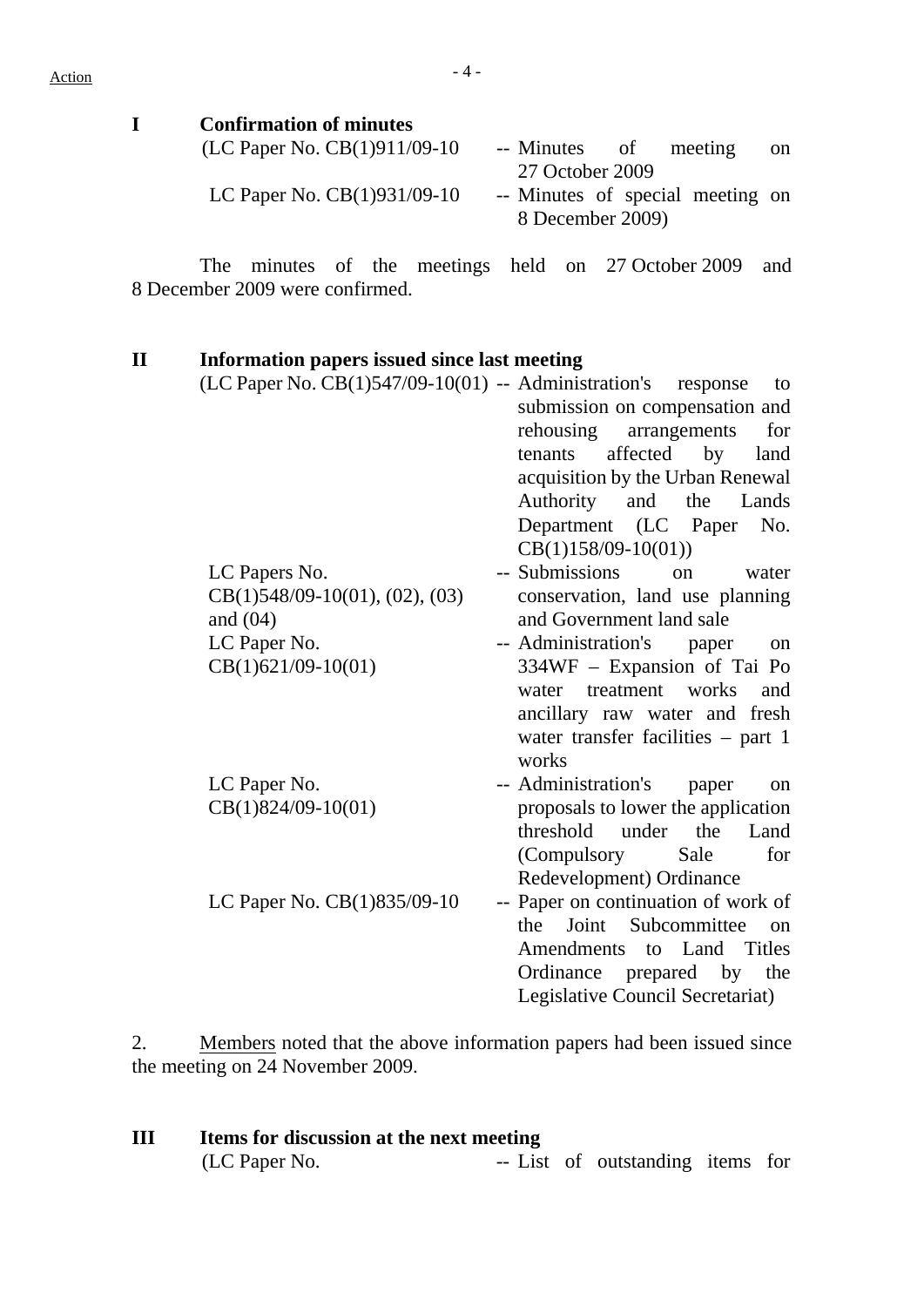| $CB(1)930/09-10(01)$                 | discussion                                                                                                         |
|--------------------------------------|--------------------------------------------------------------------------------------------------------------------|
| LC Paper No.<br>$CB(1)930/09-10(02)$ | -- List of follow-up actions                                                                                       |
| LC Paper No.                         | -- Letter dated 31 December 2009                                                                                   |
| $CB(1)812/09-10(01)$                 | from Dr Hon PAN Pey-chyou and                                                                                      |
|                                      | Hon IP Wai-ming on removal of<br>unauthorized building works                                                       |
| LC Paper No.                         | -- Letter dated 22 January 2010                                                                                    |
| $CB(1)969/09-10(01)$                 | from Hon LEE Wing-tat on North<br>East New Territories New<br>Development Areas Planning and<br>Engineering Study) |

3. Members agreed that the following items should be discussed at the regular meeting scheduled for 23 February 2010 --

- (a) Review of the Urban Renewal Strategy; and
- (b) Progress of enforcement action against unauthorized building works.

4. Referring to the letter of 31 December 2009 from Dr PAN Pey-chyou and Mr IP Wai-ming, the Chairman advised that the concerns about the staffing situation of the Buildings Department (BD) could be discussed under item (b) above. Members also agreed to include the item on North East New Territories New Development Areas Planning and Engineering Study as suggested by Mr LEE Wing-tat in the list of outstanding items for discussion.

#### **IV Public open space in private developments**

| (LC Paper No.        | -- Administration's<br>paper<br><sub>on</sub> |
|----------------------|-----------------------------------------------|
| $CB(1)930/09-10(03)$ | provision of public open space in             |
|                      | private developments                          |
| LC Paper No.         | -- Paper on public facilities in              |
| $CB(1)930/09-10(04)$ | private developments prepared by              |
|                      | Legislative<br>Council<br>the                 |
|                      | Secretariat (Background brief))               |

5. The Secretary for Development (SDEV) said that there were some recent media reports that the Administration would cease to provide public open space (POS) in private developments and such reports were incorrect. The existing policy of providing POS in private developments had helped achieve integrated design, optimization of land use, better site planning and utilization, and synchronization of the provision of POS with the envisaged population intake of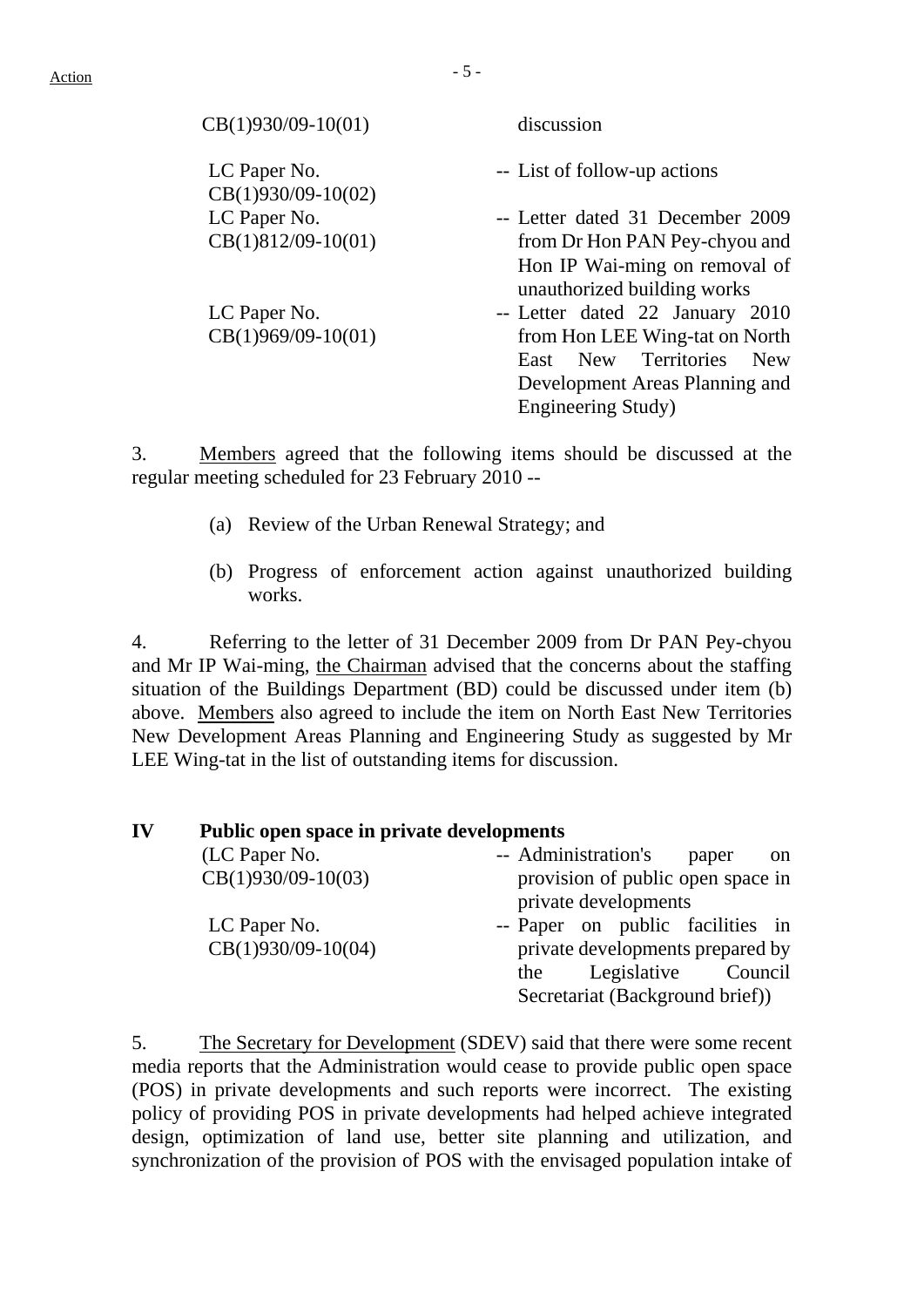private development projects. The policy had its merits and should continue, although there was still room for improvement in the implementation process.

6. SDEV further said that the Administration recognized the importance of adequate POS in the making of a quality city. The only policy change was that the Administration would refrain from requiring the provision of POS on private land in residential developments in future so that those owners would not have to bear the recurrent management and maintenance responsibilities. Under the refined arrangements, the Administration would still provide POS on private land in commercial developments or on government land adjacent to residential or commercial developments.

7. On construction and maintenance of POS on private land, SDEV advised that since the capital cost of POS was modest as compared with the overall capital cost of a development, the Administration considered it reasonable for the developer to bear the cost. As for POS on government land adjacent to private residential developments, the POS should be handed back to the relevant government departments for management and maintenance. As regards POS on government land adjacent to commercial developments, the developer would be invited to manage and maintain the POS for public use. For POS on private land in commercial developments or Urban Renewal Authority (URA) projects, the developer or URA should manage and maintain the POS for public use. The consultants commissioned by the Administration had proposed a set of clear and practical guidelines on the design and management of POS in private developments. The management guidelines aimed at striking a proper balance between public use of POS and the owners' management responsibilities.

8. Regarding cases of existing POS in private developments, SDEV advised that of the 56 private developments with POS, the public accessibility requirement was upheld in most cases. While the Administration would continue to require the owners to comply with the requirement, it would consider waiving the public accessibility requirement in exceptional and justified cases on compassionate grounds. For existing POS on government land where owners were required to bear the recurrent management and maintenance responsibilities, Administration would, subject to resource availability and individual circumstances, consider taking over the POS.

> (*Post-meeting note*: SDEV's speaking note (LC Paper No.  $CB(1)1011/09-10(01)$  was circulated to members on 27 January 2010.)

9. Mr Rocco S K YIM, Executive Director, Rocco Design Architects Limited, briefed members on the Consultancy Study on Public Open Space in Private Developments and the set of proposed guidelines on the design and management of POS in private developments. He said that the purpose of the study was to evaluate existing cases of POS in private developments; build on their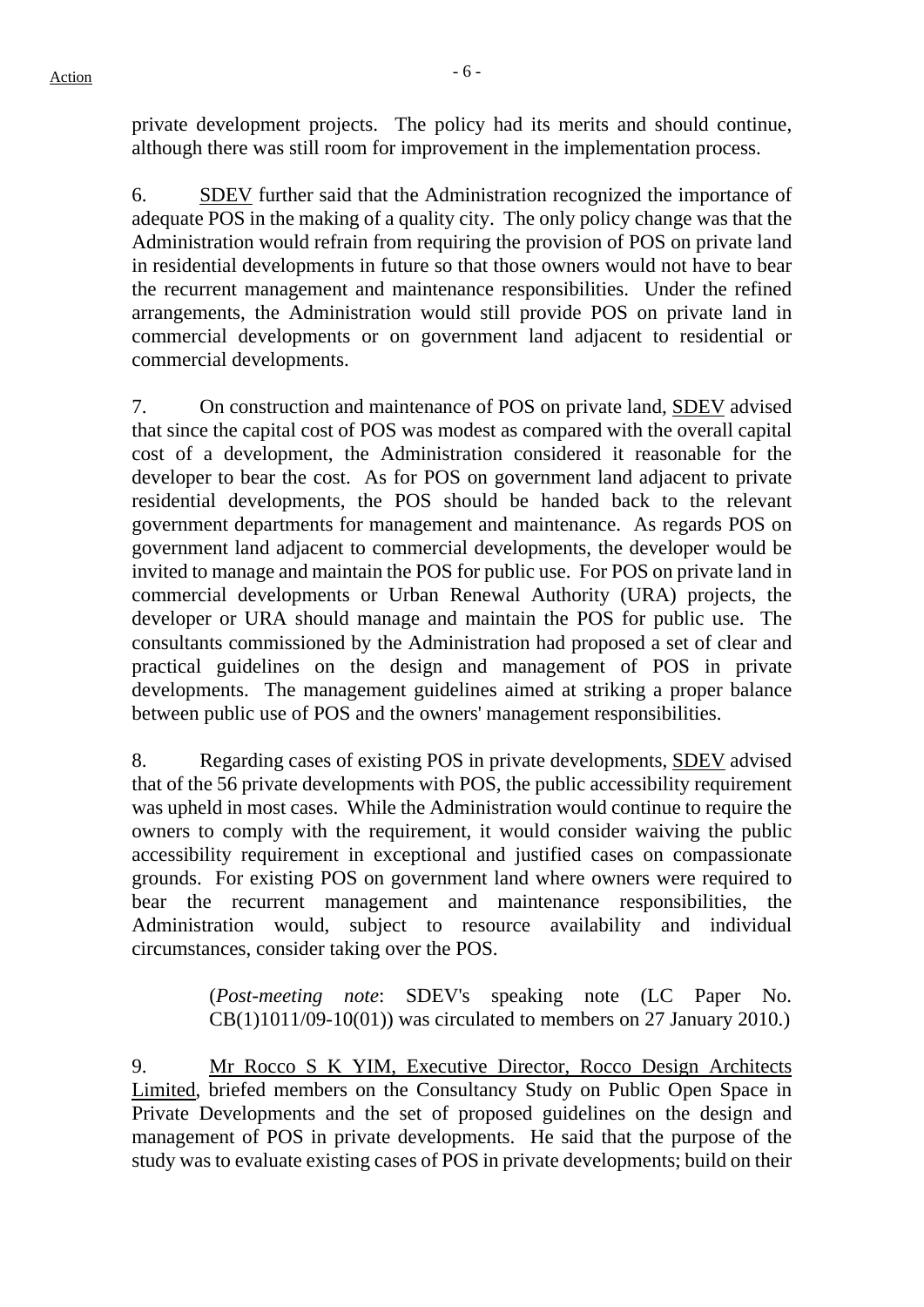strength or learn from their experience; identify ways to achieve quality design; enhance planning and better use of POS; and draw up a set of clear and practicable design and management guidelines. These guidelines aimed at striking a balance of the various considerations. The design guidelines would be applicable to POS in future private developments, and there would be adequate flexibility so as not to stifle design creativity. The management guidelines aimed at establishing a balance between public use and management responsibilities of the owners.

10. Mr Wallace P H CHANG, Associate Professor, School of Architecture of The Chinese University of Hong Kong, said that according to spatial characteristics, POS could be categorized into public green, plaza, courtyard, pocket space and promenade. In drawing up the design and management guidelines, the consultants had made reference to the experience of New York, Singapore and other Southeast Asian countries. The design guidelines provided standards and guidance on better quality design based on three major principles, viz. connectivity, appropriateness and quality. On the design elements, the consultants considered it necessary to adopt a holistic approach in designing POS, taking into consideration local conditions in Hong Kong. The management guidelines provided a clearer guide for three types of activities that could be held at the POS, (a) activities always permissible; (b) non-commercial activities; and (c) commercial activities. The consultants were seeking the views of District Councils (DCs) and professional bodies on the proposed guidelines.

Design and management guidelines

11. Referring to SDEV's explanation in paragraph 6 above, Mr WONG Kwok-hing welcomed the policy change of not requiring the provision of POS on private land in residential developments, as this would allay the worries of owners of such developments. He requested SDEV to provide the Chinese version of the proposed guidelines. He noted that for some existing cases, the Administration could only encourage owners to follow the guidelines. He queried whether this would achieve the intended purposes of enhancing the design and management of existing POS in private developments. He further asked whether the Administration could require the developer concerned to put up a notice at the entrance of the POS specifying the boundaries and conditions of use, and whether the Administration would introduce measures to prevent developers from abusing their powers when managing POS.

> (*Post-meeting note*: the Chinese version of the proposed guidelines (Annex C to LC Paper No.  $CB(1)930/09-10(03)$ ) was circulated to members on 17 February 2010.)

12. SDEV responded that it would be difficult to require owners of existing POS to comply with the proposed design guidelines but such guidelines would apply to new POS. As for the management guidelines, the Administration could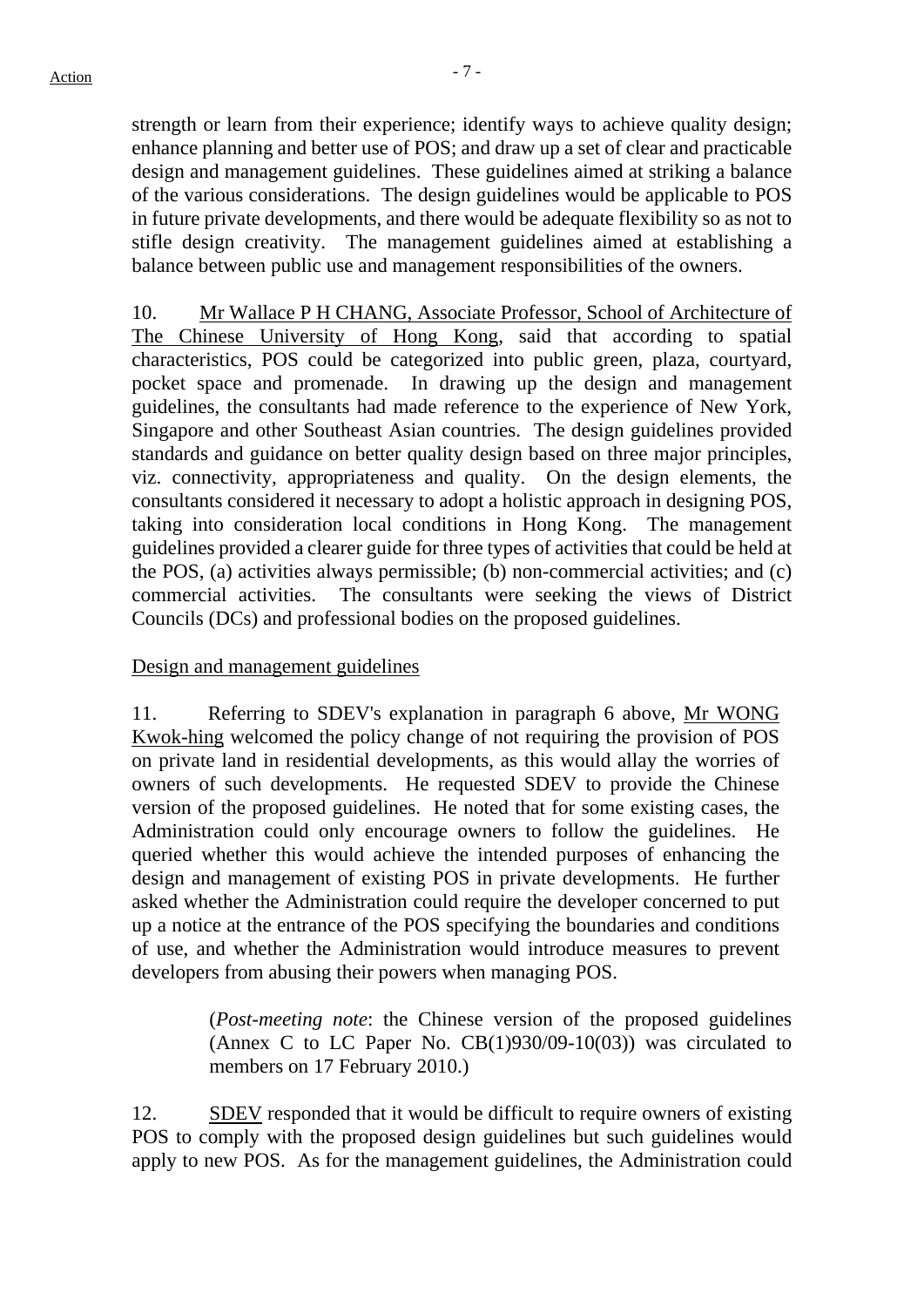still require the developers of existing POS to follow these guidelines if the lease conditions specified that the developer was required to manage "to the satisfaction of the Director of Lands". Some non-compliance cases in the past had been dealt with under such a clause. As regards public information on POS, the Administration would continue to enhance transparency by providing information on the location, size and opening hours of POS through various means. Members of the public could lodge complaints and the departments concerned would take necessary follow-up actions.

13. Prof Patrick LAU considered that the management guidelines should be made simpler and clearer. For instance, POS on government land should be managed by the Administration, and POS on private land should be managed by a single party instead of involving many parties. He further asked about the role of the DCs in this regard.

14. SDEV responded that the management guidelines would serve as a set of clear and practicable guidelines for owners and developers. DCs would not be involved in the daily management of POS. In some cases such as Grand Millennium Plaza, the DC concerned would be consulted when there was a request for granting a waiver, the reason being that the waiver, if granted, would lead to reduction in open space in the district.

15. Mrs Sophie LEUNG said that after years of economic development, Hong Kong people were getting more concerned about the quality of their living environment. The design and management guidelines showed significant progress in the handling of POS. On the design of POS, she said that there could be different types of POS to cater for different purposes and POS could be made more inviting.

16. Mr Rocco S K YIM, Executive Director, Rocco Design Architects Limited agreed with Mrs Sophie LEUNG. He said that the design guidelines aimed at facilitating quality design and enhancing planning and good use of POS, while not stifling creativity. A successful design of POS would count heavily on individual designers. In future, the Design Panel on Greening and Landscape comprising professionals from the sector would vet all POS proposals to ensure a quality design.

17. Ms Starry LEE queried whether the management guidelines could effectively deal with non-compliance cases and the conflicts between owners/residents and other users of POS. She said that certain activities, such as fishing at the promenade and art performances, might pose safety hazards and noise nuisances.

18. SDEV responded that for serious cases of non-compliance, the Administration could take enforcement actions and re-enter the premises as a last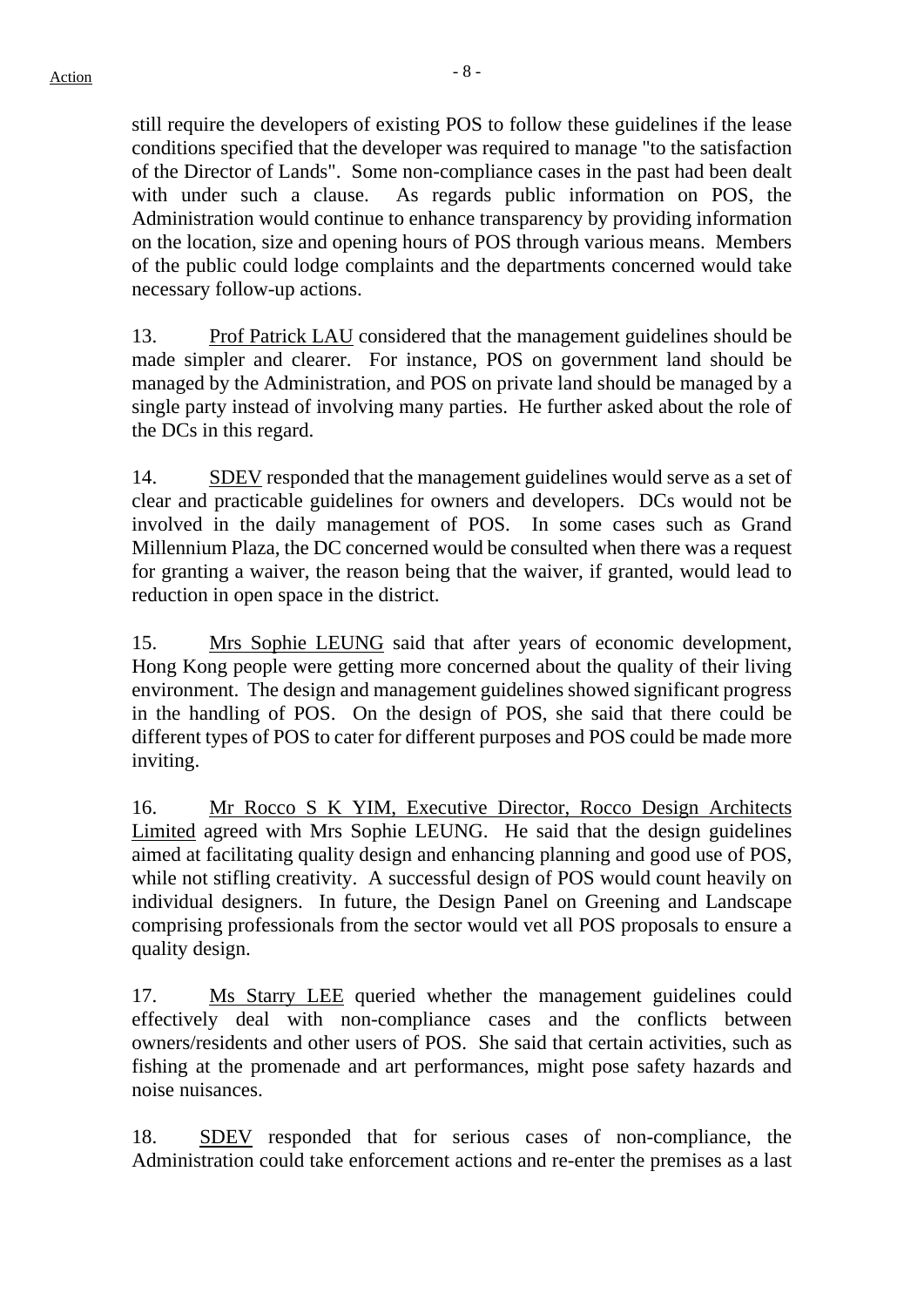resort. In most cases, serving reminders and warnings would suffice. If the owner/developer failed to observe the management guidelines, POS users could lodge complaints with the departments concerned. She said that the guidelines were formulated with a view to balance the interests of all parties concerned, and conflicts between owners and POS users could not be entirely prevented. In cases of serious conflicts, assistance from the Police should be sought.

#### Public open space on podiums

19. Mr LEE Wing-tat said that he was not as optimistic as the Administration, especially in the management of POS located on podiums, because it would be very difficult to ensure good public accessibility to such POS. As a long-term measure, he considered it necessary for the Administration to reduce the density of the city by turning vacated land into open space. Although such a move would reduce public revenue, this was a price that the community as a whole had to pay.

20. SDEV acknowledged that POS on podiums had accessibility and utilization problems. She advised that among the 40 existing POS on private land, 18 were located on podiums. Except for a few exceptional and justified cases for which granting of a waiver could be considered, the Administration would strive to ensure that POS would continue to be open for public use by requiring the developers to install on site clear directory signs and location maps, etc. With the design guidelines, public accessibility to future POS should be enhanced. She assured members that the Administration would continue to address the shortfall of open space in some districts, and some valuable lots at the waterfront had already been reserved for the construction of waterfront promenades.

#### Public passage

21. Mr CHAN Kam-lam expressed support for the Administration's move to deal with POS in a flexible manner. However, he was concerned that the owners of residential developments were required to bear the management and maintenance costs for the provision of public passage. He cited some cases in which there were disputes between owners and the developer. For example, owners of Sceneway Garden had disputes with the MTR Corporation Limited concerning the former's responsibilities to manage and maintain the escalators linking the residential development with Lam Tin MTR Station. A similar problem existed in Tsz Oi Court Phase II where the owners were required to manage and maintain an escalator between the court and another residential development. Mr CHAN asked whether the Administration would address these problems.

22. SDEV responded that the numbers of POS and public passage concerned were 56 and some 260 respectively. The Administration's main concern for the time being was POS. In a bid to enhance connectivity, the requirement of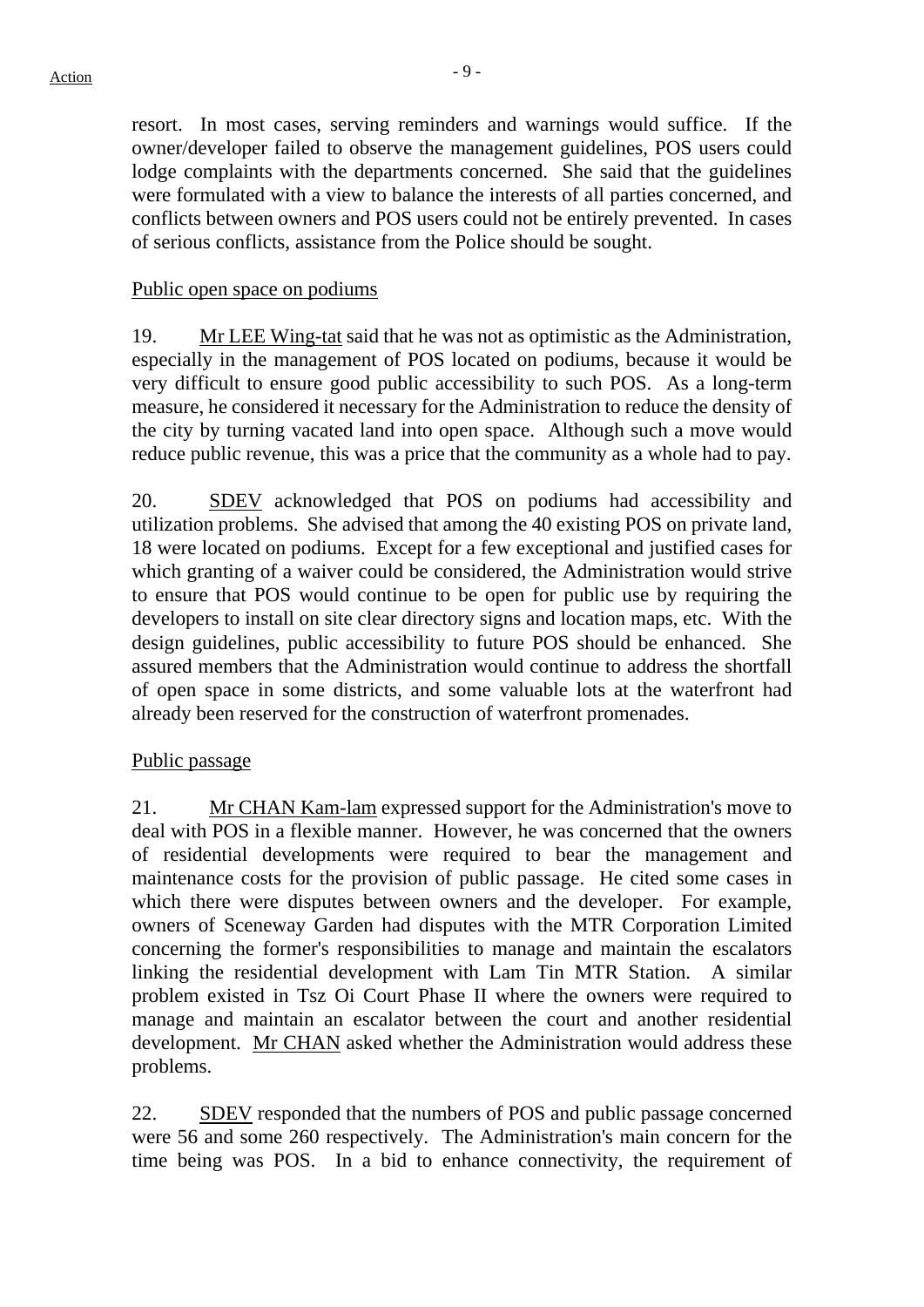providing public passage such as escalators or pedestrian footbridges had been included in the lease of some private developments. As such, the Administration would not take over the management and maintenance responsibilities of these facilities, although there might be a few public passage cases which justified sympathetic consideration for the granting of a waiver.

23. Mr KAM Nai-wai referred to the case of Hollywood Terrace where the owners refused to open a lift for public use because they were unwilling to bear the relevant maintenance costs. He asked how the Administration would handle the case. SDEV responded that the Administration would continue to liaise with Hong Kong Housing Society (HKHS) to find a solution.

#### Waiver

24. Mr James TO sought clarification on the meaning of "waiving the requirement in the lease" in paragraph 23 of the Administration's paper, and asked whether the Administration would assume the responsibility of managing and maintaining POS for which a waiver was granted. As for paragraph 23(b) in the paper, he asked whether the consent of all owners of a residential development was required for applying for a waiver. Mr TO said that it would be very difficult to obtain the consent of all owners, and some developers even prevented owners from forming owners' corporations (OCs). He asked whether it was legitimate for OCs to apply for a waiver even if some owners did not agree to such an act.

25. SDEV responded that the waiver was for POS on private land and the management and maintenance responsibilities rested with the owners. There might be a few exceptional POS cases where there might be justifications to waive the public access requirement by the granting of a waiver. As regards paragraph 23(b) which specified that a request for the waiver must be submitted by all the owners or through OCs, the Director of Lands (D of L) advised that according to section 18(2) of the Building Management Ordinance (Cap. 344), OCs might "act on behalf of the owners in respect of any other matter in which the owners have a common interest". Accordingly, OCs could apply for a waiver on behalf of the owners. For private developments without OCs, consent from all the owners would be required for applying for the waiver but the number of such private developments would not be many. After noting Mr TO's suggestion that the Administration should consider the feasibility of relaxing the requirement from unanimous consent to majority consent, D of L said that the matter had been considered within the Administration and the view was that since the waiver touched upon the rights and obligations of all the owners, all the owners should jointly apply for the waiver and jointly execute the waiver if approved by the Lands Department.

Funding arrangements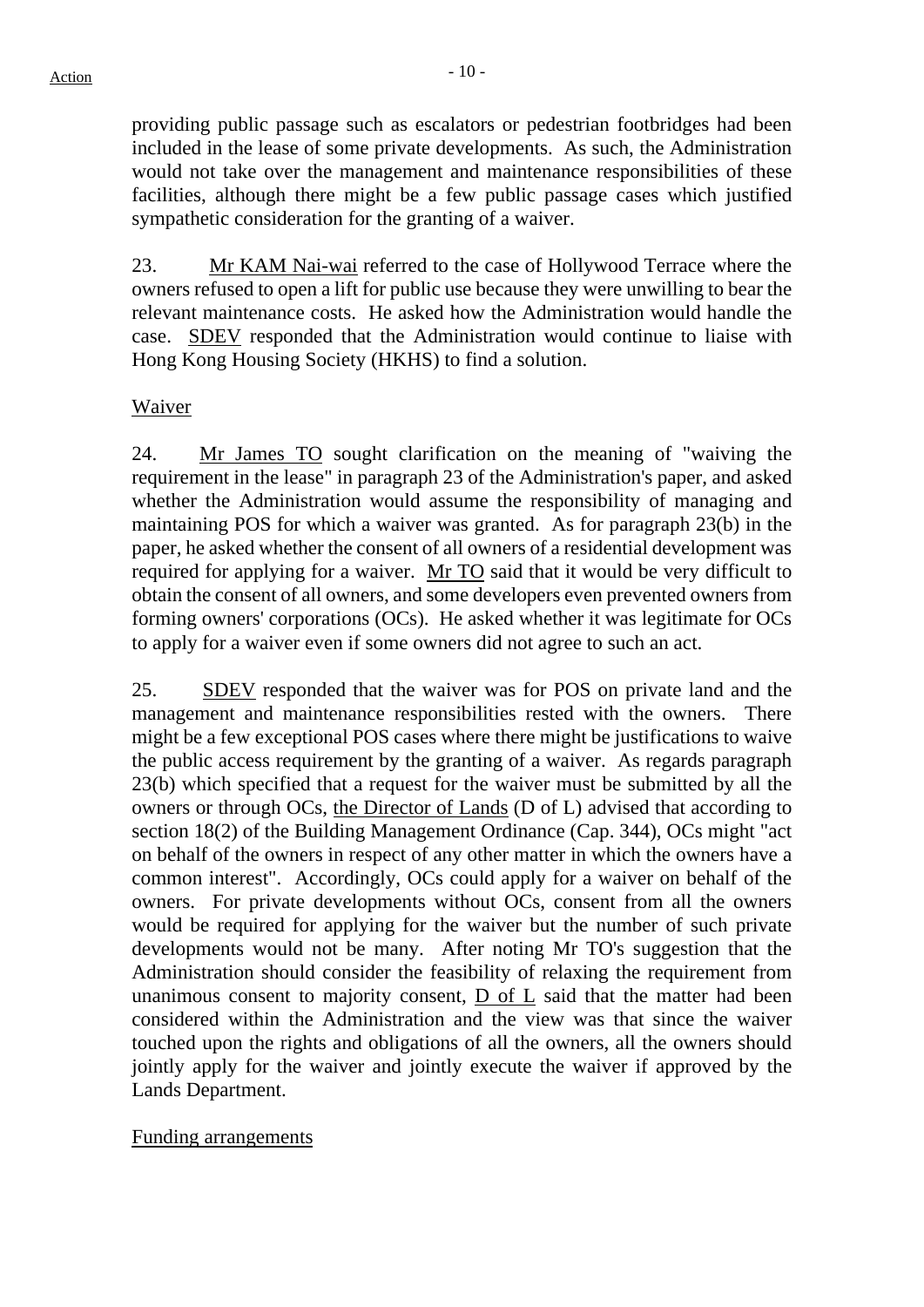26. Mr KAM Nai-wai sought clarification on paragraph (b)(ii)(4) in Annex B to the Administration's paper where the Administration indicated that it would consider meeting part or all of the costs (capital and recurrent) of the POS on a discretionary basis. He asked whether the Administration would take up the management and maintenance responsibilities of POS in private developments without a waiver, and whether the Administration would provide recurrent funding to owners/developers for managing and maintaining such POS.

27. SDEV explained that the POS referred to large and expensive POS, the cost of which was substantial and disproportionate in comparison to the overall development costs. In these cases, the Administration should not take advantage of the developer, and would consider meeting part or all of the capital and recurrent cost of the POS on a discretionary basis. Nevertheless, past experience showed that the number of such POS would be small. In most cases, the developer would be required to bear the capital and recurrent costs. On recurrent responsibilities, the developer/owner would be required to manage and maintain the POS on private land throughout the term of the lease. For POS on government land, the developer was expected to hand it over to the Administration upon completion and the latter would be responsible for ongoing management and maintenance. At present, there were cases where POS on government land was maintained by the owners. The Administration would consider taking over such POS at an appropriate time, subject to resource availability and individual circumstances.

#### Promenades

28. Ms Starry LEE enquired about the Administration's plan in developing promenades as a kind of POS along the waterfront and involving private residential developments in such plans.

29. By way of illustration, **SDEV** said that for the Tsing Yi Promenade, three of the four sections of the promenade were constructed by private developers of residential developments and handed over to the Leisure and Cultural Services Department upon completion. The remaining section was constructed and managed by the MTR Corporation Limited. The arrangement was satisfactory and the Administration might adopt the same arrangement for new promenades.

#### Provision of open space

30. Prof Patrick LAU enquired about the districts that fell short of the open space provision standards specified in the Hong Kong Planning Standards and Guidelines, and suggested that the Administration should keep the public informed of the existing position.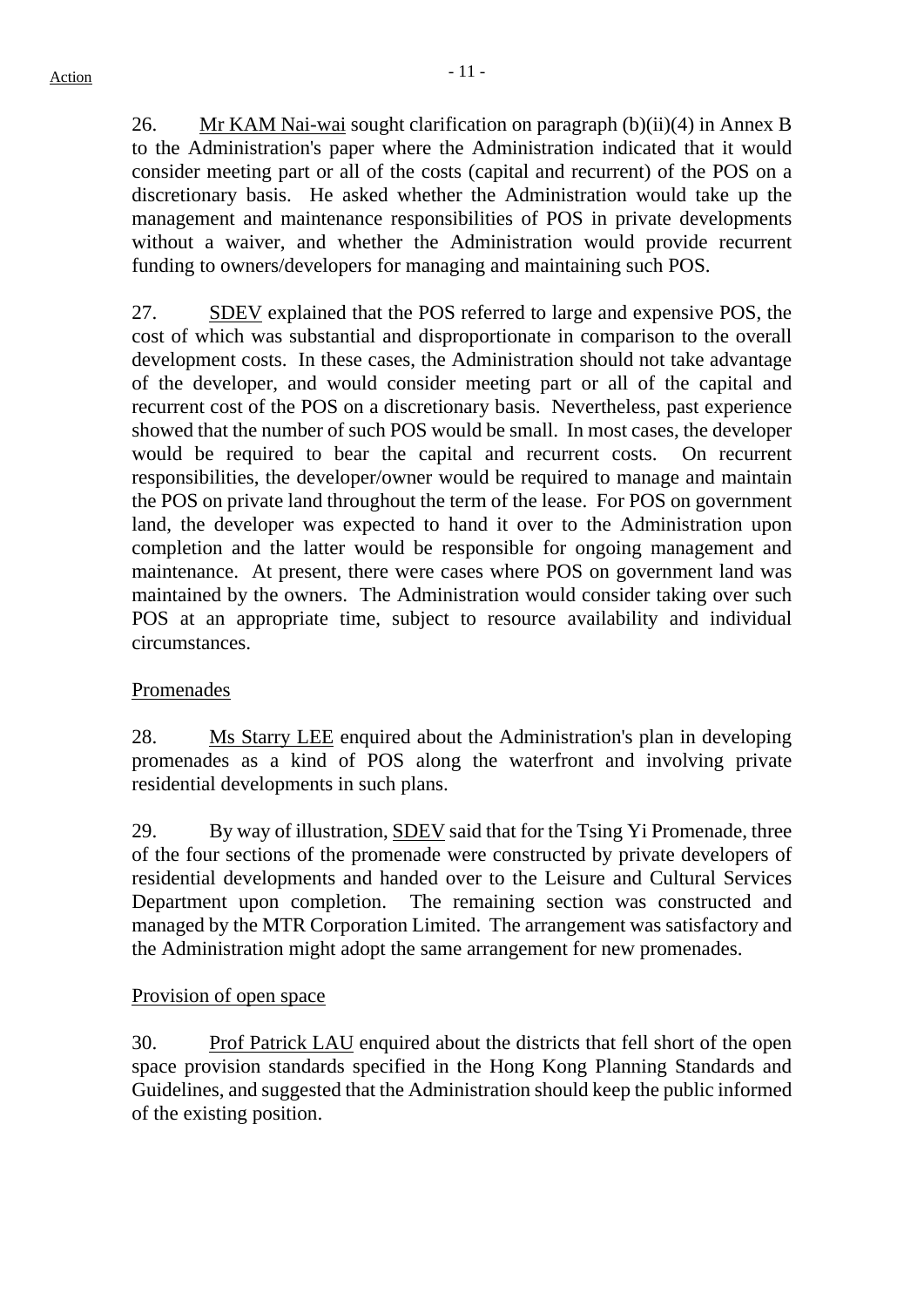31. Mr Albert CHAN said that the implementation of the Kai Tak Development provided an opportunity to redevelop the nearby areas of Kowloon City, Wong Tin Sin and Kwun Tong. The Administration should have made use of the opportunity to use the land so vacated as open space to improve the living environment in those areas.

32. SDEV responded that Annex A to LC Paper No. CB(1)319/08-09(03) for the Panel meeting on 8 December 2008 provided information on the provision of open space in the 18 districts. The Administration had disseminated the information to the public through its website.

#### Sales brochures

33. Prof Patrick LAU enquired whether it was a requirement for the developer to indicate in the sales brochures that the OCs or owners would be required to provide ongoing maintenance of POS in their developments.

34. D of L responded that developers had to provide the details on the size and exact location(s) of the POS which owners were required to maintain, manage and operate at their expenses in a conspicuous manner in the sales brochures so that prospective buyers were aware of their responsibilities vis-a-vis the POS concerned.

## Cheung Kong Center in Central

35. Mr Albert CHAN said that when the Cheung Kong Center development was implemented, some government land in the development was intended to be POS and public passage. However, the POS turned out to be like the backyard of the development and the public passage was managed like a private one. He asked whether the Administration would rectify the present situation.

36. D of L advised that Cheung Kong Center was on private land. As regards the POS thereat, Mr Rocco S K YIM, Executive Director, Rocco Design Architects Limited, said that while it might have some shortcomings, the greening efforts were still praiseworthy. Entrusting developers with the responsibility to design and build POS had the benefit of achieving integrated and interactive designs. The proposed design guidelines were meant to improve the different aspects of POS design, such as connectivity and green coverage, to address inadequacies in some of the existing POS.

#### Outstanding cases

37. Mr Albert CHAN expressed support for the Administration's decision of not providing POS in private residential developments in future, since experience showed that developers would reap all the benefits at the expense of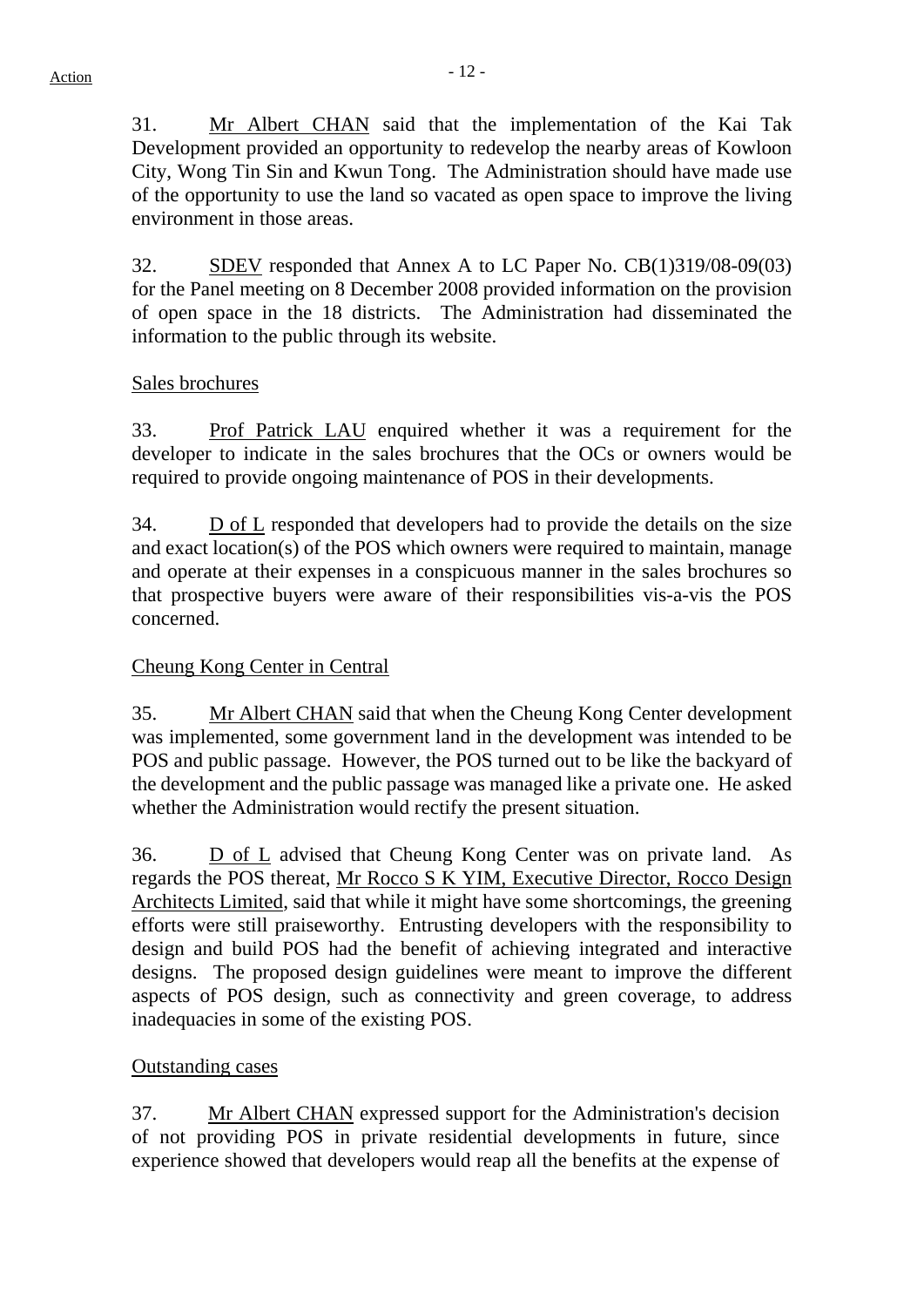Admin the community. As regards some existing problem cases, he requested the Administration to provide information on those cases where requirements for the provision of public open space/public access in private developments had not yet been complied with and how those cases would be handled. The Administration should consider recovering the POS or granting a waiver as appropriate.

> 38. SDEV assured members that the Administration would continue to attend to problem cases, and would consider taking over POS on government land. As for POS on private land which justified sympathetic consideration, the Administration would consider granting a waiver on compassionate grounds.

> 39. Miss Tanya CHAN said that owners of Coastal Skyline were required to manage and maintain a public passage passing through the development on podium level and linking other residential developments. She enquired whether the Administration could consider the owners' suggestion of fencing off one side of the passage or providing an alternate passage for public use. SDEV responded that the Administration was aware of the case and was considering a feasible way to resolve the matter.

| $\mathbf{V}$ | <b>Operation Building Bright -- progress and update</b> |                                               |  |  |  |  |
|--------------|---------------------------------------------------------|-----------------------------------------------|--|--|--|--|
|              | (LC Paper No.                                           | -- Administration's<br>paper<br><sub>on</sub> |  |  |  |  |
|              | $CB(1)930/09-10(05)$                                    | Operation Building Bright --                  |  |  |  |  |
|              |                                                         | progress and update                           |  |  |  |  |
|              | LC Paper No.                                            | -- Paper on Operation Building                |  |  |  |  |
|              | $CB(1)930/09-10(06)$                                    | Bright prepared<br>$\mathbf{b}$ v<br>the      |  |  |  |  |
|              |                                                         | Legislative Council Secretariat               |  |  |  |  |
|              |                                                         | (Background brief))                           |  |  |  |  |

40. SDEV said the one-off \$2 billion Operation Building Bright (the Operation) was one of the Administration's job-preserving initiatives. The Operation provided subsidies and one-stop technical assistance to help owners of about 2 000 old and dilapidated buildings carry out repair and maintenance works over a two-year period. The Operation covered buildings where owners' corporations (OCs) had been formed (Category 1 target buildings), and buildings having difficulties in co-ordinating repair works, such as buildings without OCs (Category 2 target buildings). So far 1 623 buildings had benefited from the Operation, and 4 700 job opportunities had been created. On the average, about 20 job opportunities were created for each target building, exceeding the original estimate. The Operation had significantly reduced unemployment in the construction sector, and had raised awareness among public and the construction industry of the latest best practices, as well as the general concepts and procedures of good building management and co-ordination of building repair works. As a result of the Operation, 32 OCs were established in Category 2 target buildings, which helped speed up the implementation of repair works.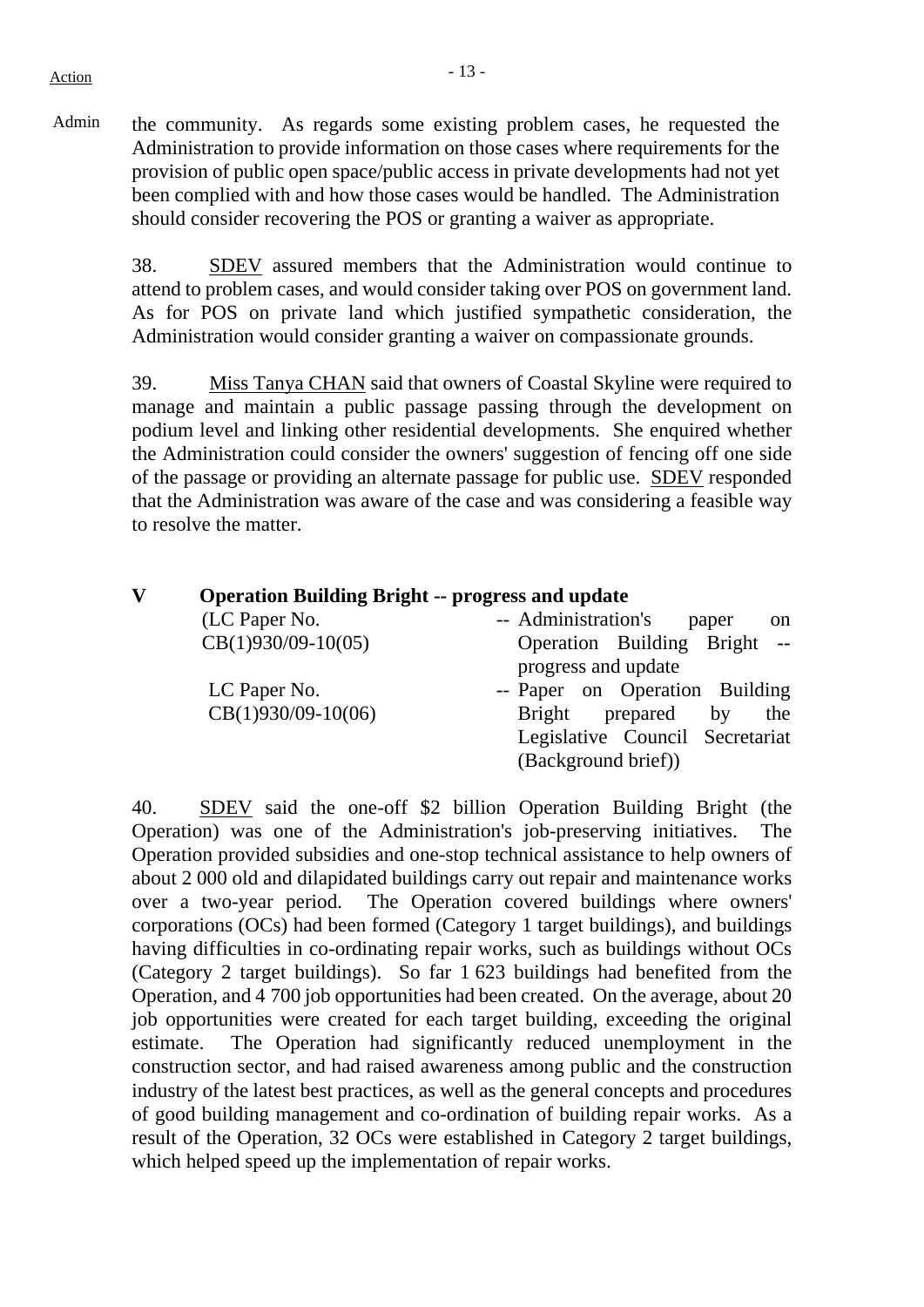41. SDEV further said the Operation had also created much synergy among the Buildings Department, HKHS and URA in promoting building safety. The same approach of partnership would be adopted in implementing other policy initiatives in future, such as the proposed Mandatory Building Inspection Scheme and Mandatory Window Inspection Scheme. As the Operation might have some remaining funds after the repair works for the 1 623 buildings had been completed, she sought members' advice on whether the remaining funds should be spent on repairing more Category 1 or Category 2 target buildings, and whether the current criteria, such as the "no more than 400 residential units" limit, should be relaxed if it was decided that more Category 1 target buildings should be supported.

42. Mr WONG Kwok-hing welcomed the implementation of the Operation as it had helped create job opportunities for the construction sector. He said that more efforts should be made to increasing job opportunities as the 4 700 jobs created so far still fell way below the target number of 20 000 jobs. He suggested that rather than prioritizing the types of buildings to be benefited from the remaining funds, the Administration should seek additional resources to continue and expand the Operation so that more buildings of both categories could be covered. This would benefit Category 1 target buildings which could not apply in time during the previous round. For Category 2 target buildings having difficulties in co-ordinating repair works, unless timely repair works were carried out, building debris might fall off from those buildings, putting pedestrians under risks.

43. SDEV responded that more jobs would be created as repair works for buildings came on stream. The Operation's objective was to preserve jobs. As building maintenance and repair were primarily the owners' responsibilities, it was inappropriate to subsidize private property owners with public funds in the long run. There were other schemes, such as the Building Maintenance Grant Scheme for Elderly Owners, the loan and incentive schemes of HKHS and URA, as well as the Comprehensive Building Safety Improvement Loan Scheme of BD, which could help property owners with financial difficulties to effect maintenance and repair of old buildings.

44. Mr CHAN Kam-lam expressed support for the Operation. He, however, remained concerned about the future management of the Category 2 target buildings because, in the absence of an OC, it would be difficult for owners to properly manage their buildings. The one-off maintenance carried out under the Operation would eventually wear off and, by then, another round of action from the Administration might be warranted. He suggested that HKHS could be invited to carry out building management for those properties. Alternatively, professional institutes or accredited professionals could be employed to undertake such tasks. Where it was not feasible to employ a management agent for individual tenement building, a management agent could be engaged to look after a group of similar buildings in one street block.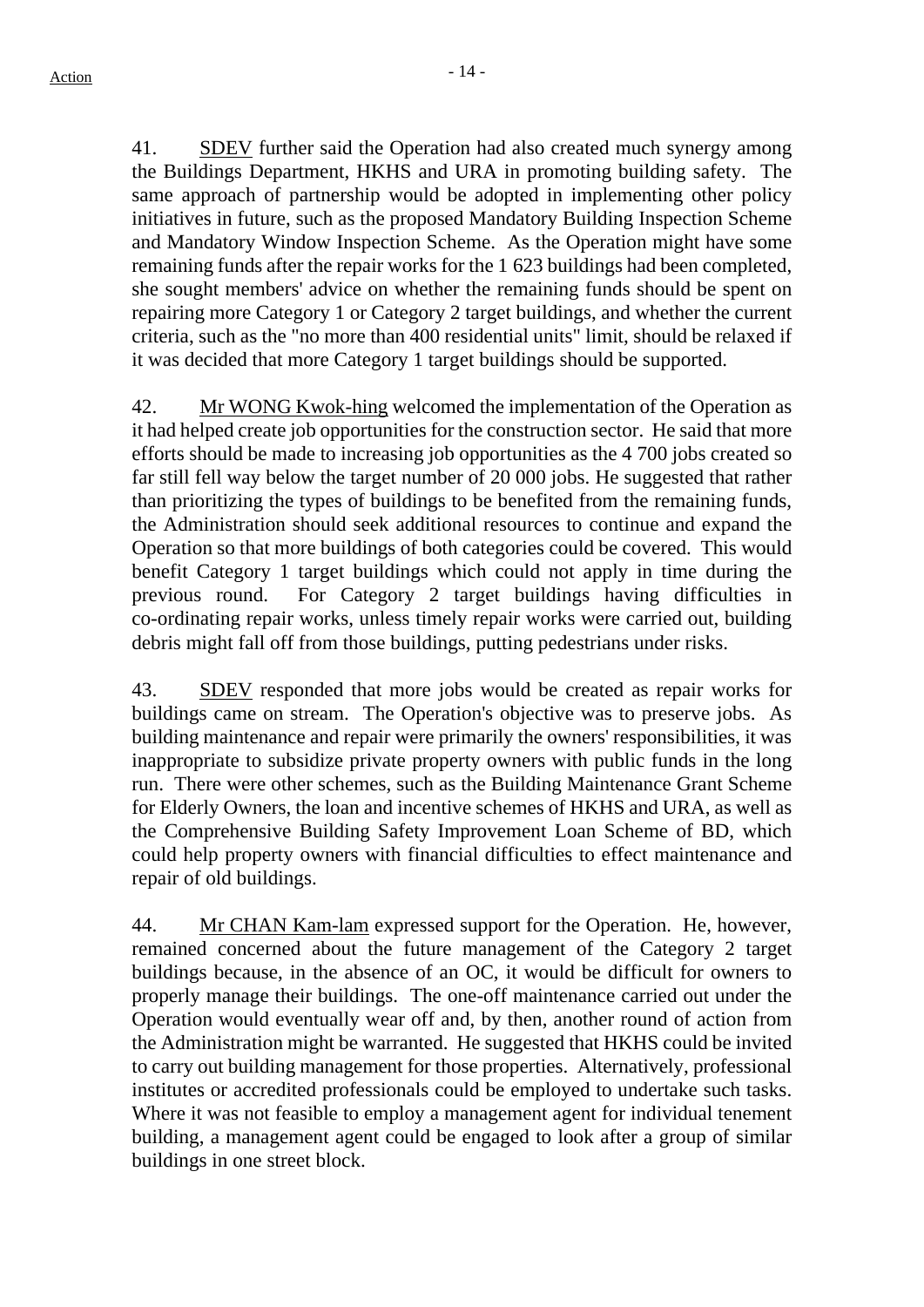45. Mrs Sophie LEUNG suggested that management and maintenance of old buildings could be undertaken by social enterprises. Such an approach could provide business opportunities for local and small scale operators who were equally competent but were not able to compete with companies of a larger scale.

46. SDEV responded that the Administration would look further into the question of how to facilitate property owners in carrying out building management and maintenance. Subject to the agreement of the Chairman, the Panel on Home Affairs and Panel on Development could consider arranging a joint meeting to discuss the relevant issues. As regards finding a management agent or non-governmental organization to handle building management, the issue was how owners would empower these bodies to carry out the tasks. She said that it might not be necessary to entrust social enterprises to carry out building repair and maintenance, as they should not compete directly with small and medium sized contractors in the market. In fact, many of the maintenance contracts under the Operation were already awarded to small and medium sized contractors. On the other hand, there were merits if non-profit making social enterprises would participate in building management, especially for those buildings which were not capable of forming OCs.

47. Mr IP Kwok-him said that many of the target buildings were in Yau Tsim Mong district and suggested that more focused efforts should be put to tackling the building management problems in the district, especially for buildings without OCs. He considered that the Panel on Home Affairs and Panel on Development could discuss relevant building management and maintenance issues. The Administration should also consider assisting owners to install gates in the buildings to step up security. He urged the Administration to expedite the repair progress for buildings where approval-in-principle had been granted or where works were being co-ordinated.

48. SDEV responded Yau Tsim Mong was on the top among districts in receiving assistance under the Operation, with 271 Category 1 and 89 Category 2 target buildings among the total of 1 623 buildings. As regards the progress of implementing repair works, Mr IP Kam-shing, Director (Property Management) of HKHS said that HKHS received 707 applications under the Operation, of which 622 were qualified. All but about 20 applicants had been given approval-in-principle, and they could start to invite tenders for the repair works. The property owners needed sufficient time for appointing an authorised person, preparing tender documents and conducting the tendering and procurement procedures for appointing contractors. Ir Calvin LAM Che-leung, Executive Director (Operation and Project Control) of URA said that approval-in-principle for applications handled by URA had been issued to almost all eligible applicants. Downstream work was in smooth progress but the procedures would need to go through safeguard measures to prevent corruption and other malpractices in the